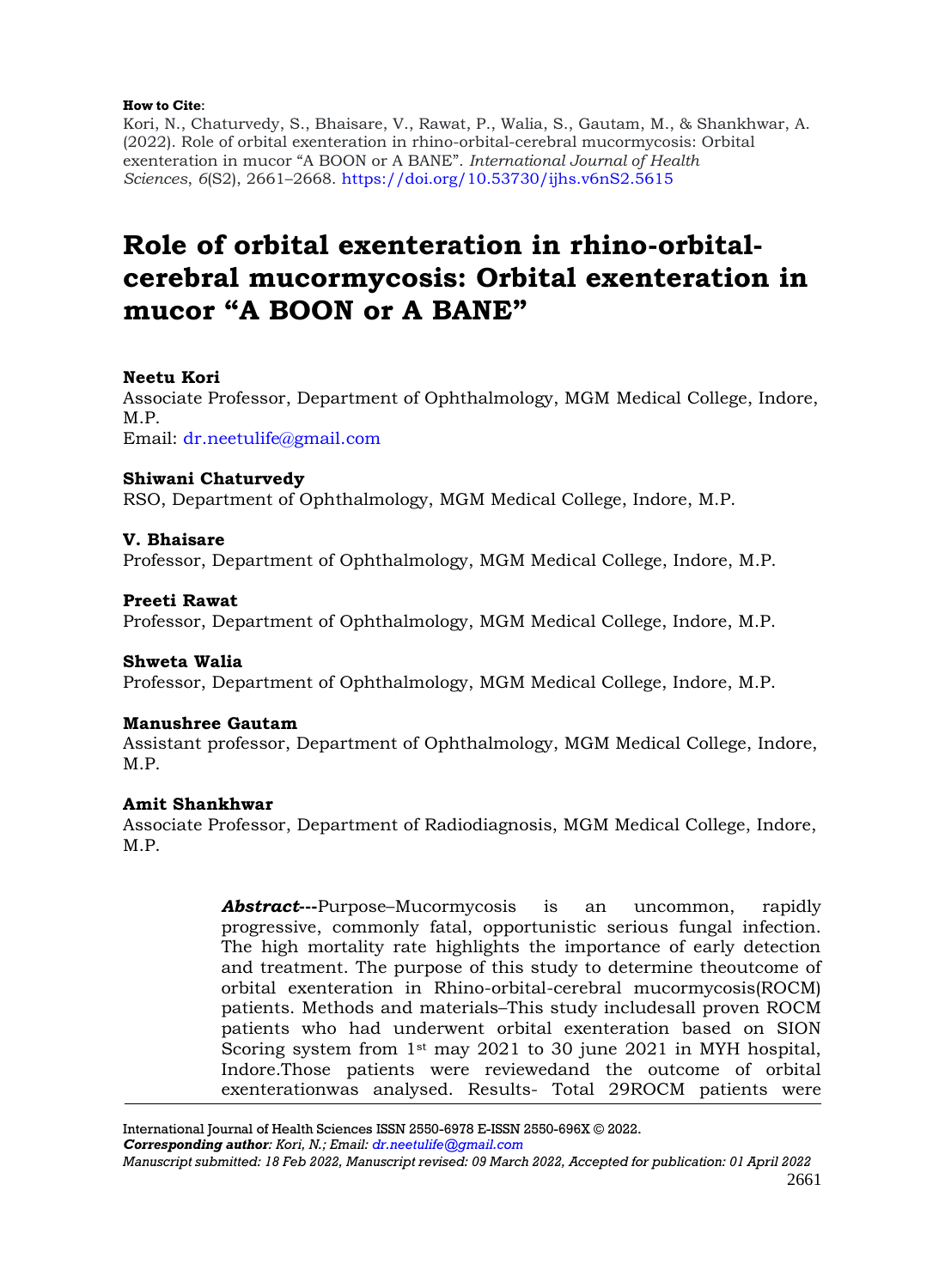underwent for orbital exenteration based on SION Scoring system. 19(65.5 %)out of 29 patients had intracranial extension and 10 (34.480%) did not have intracranial extension.Out of 29, 6 (20.68%) patients hadsuccumbed to death within 10 days of orbital exenteration was having bilateral orbital involvement with intracranial extension.23(79.34%) patientshave favorable outcome with regular follow up. Conclusion- Survival of mucormycosis patients depends on the their good glycemic control,immune status, laterality of the orbital involvement and early detection of intracranial extensionof the disease.With prompt medical (high dose intravenous amphotericin B) and early aggressive surgical intervention involving FESS and orbital exenteration can preventintracranial extension and may improve survival rate .Intracranial extension of the disease has invariably been associated with high mortality.Bilateral orbital involvement withintracranial extension has poor prognosis.Early orbital exenteration alone has no benefit in long term survival.

*Keywords***---**ROCM, TRAMB, orbital exenteration, intracranial extension, SION scoring.

# **Introduction**

Rhino-orbital-cerebral mucormycosis (ROCM) is a life-threatening infection associated with high morbidity and mortality. (1,2) Opportunistic fungi, belonging to the order Mucorales, are responsible for this rapidly progressing fatal infection.(3,4) The high mortality rate highlights the importance of early detection and treatment. The infection consists of angioinvasion by the fungal hyphae, vascular thrombosis, and tissue necrosis  $(5)$ . The clinical hallmark is tissue necrosis manifested as a necrotic lesion, eschar, or black discharge in the nasal or oral cavity. There is growing evidence to show that COVID-19 infection increases the risk of a patient acquiring secondary fungal infections  $(6-8)$  This puts such patients at a high risk to develop ROCM. Exenteration may improve the prognosis but the indications of doing so remain unclear. Exenteration of orbits is both radical and disfiguring procedure. For the surgeons, exenteration represents the final attempt at cure. For the patients, the thought of sacrificing a prominent part of face is not comforting.

### **Method**

This retrospective observation study done onproven mucormycosis patients who presented at our tertiary care center from 1st may 2021 to 30 june 2021.

### **Inclusion criteria**

All provenROCM patients who had total ophthalmoplegia and SION score more than 23, medically and neurologically fit for orbital exenteration and gave consent for orbital exenteration had been included in this study.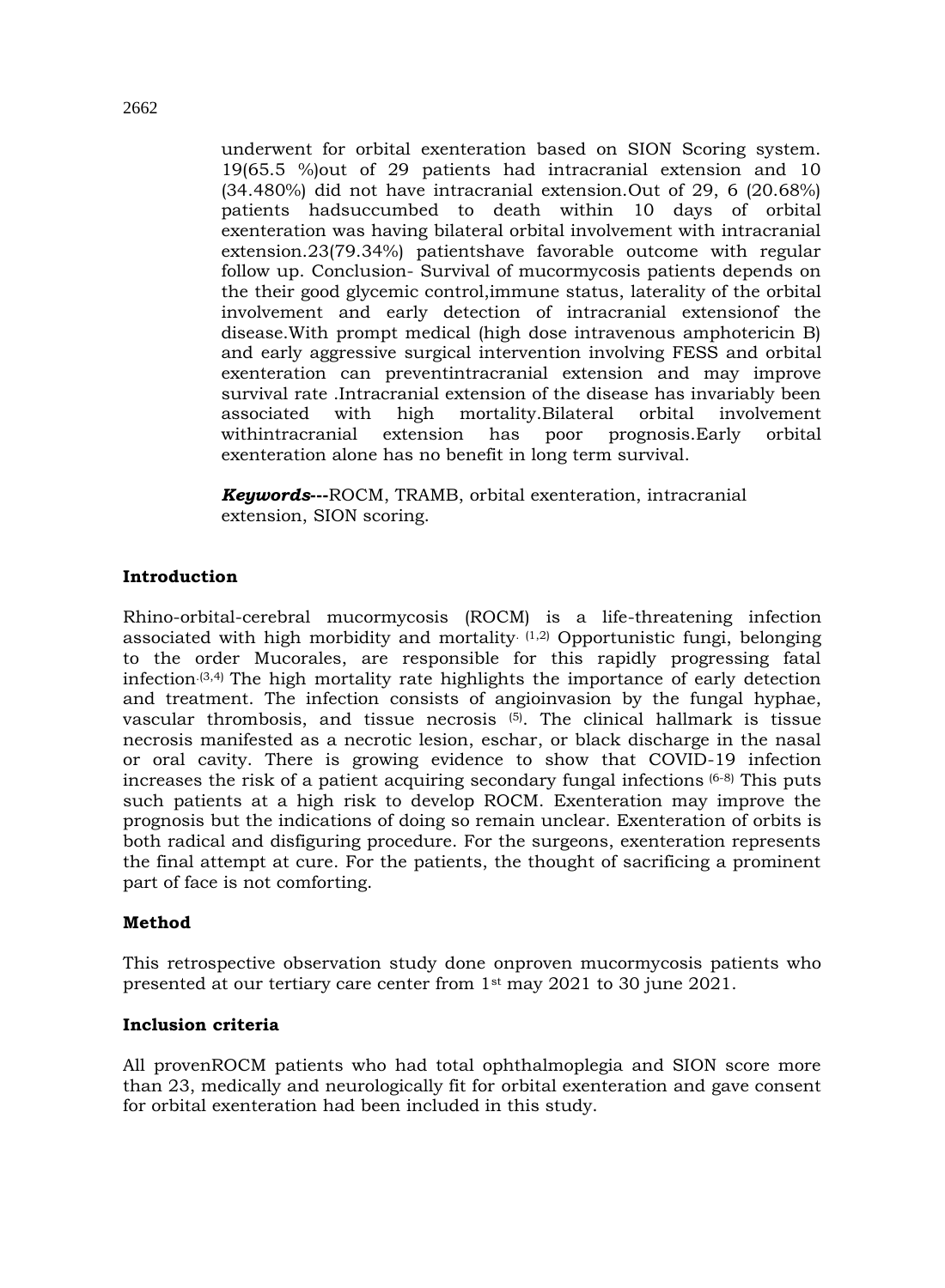Patients records were analysed and the following data recorded: Age, sex, histological diagnosis, radiological findings, dental and ENT interventions, presence of recurrence,long term outcomes and cause of death. Any patient who had symptoms and signs and has history of recently (< 6 weeks) treated covid 19, uncontrolled diabetes mellitus, use of systemic corticosteroids, tocilizumab, mechanical ventilation , supplemented oxygen were considered as possible ROCM. When clinical signs and symptoms were supported by diagnostic nasal endoscopy findings, contrast enhanced MRI, CT scan -probable ROCM. Clinicoradiological findings coupled with microbiological confirmation on microscopy, culture or histopathology with special stains proves ROCM as diagnosis. Patients with MRI findings showing orbital extension and with ocular examination within normal limitswere treated with liposomal TRAMB in 3-5 days interval. Orbital Exenteration planned in patients showing signs ofprogressive disease like ptosis, fixed dilated pupil with vision loss, total ophthalmoplegia, periorbital pain, altered mental status and palatal necrosiswith MRI showing retinal artery thrombosis, orbital apex necrosis and extensive intraorbital extension. SION SCORING system was applied on this patient. Score more than 23 considered for orbital exenteration and less than 23 score treated with the TRAMB.

Before going for orbital exenteration, medical fitness was taken and neurosurgery fitness for patients with intracranial extension were taken.The number of patients with total ophthalmoplegia, not improving on TRAMB was 115. SION SCORING system was applied on these patients. Based on the scoring system, it was observed that those patients who crossed a score of 23 were the eligible candidates for orbital exenteration. 48 out of 115 total ophthalmoplegic patients crossed the score of 23, out of which only 34 were fit for surgery. Remaining 14 patients were not fit for surgery due to deranged hematological findings or poor general condition. 5 out of 34 patients had not given consent for orbital exenteration.

SION SCORING SYSTEM devised by a team of experienced otorhinolaryngologists and ophthalmologist from prior experience in managing mucormycosis.

|                        | $\Omega$                                              | 2                                                            | з                                                               |
|------------------------|-------------------------------------------------------|--------------------------------------------------------------|-----------------------------------------------------------------|
| Vision                 | Normal or<br>same as<br>prior to<br>other<br>symptoms | Decreased<br>vision after<br>developing<br>other<br>symptoms | Total blindness                                                 |
| Pupil                  | Normal                                                | <b>RAPD</b>                                                  | Fixed                                                           |
| Ocular<br>motility     | Normal                                                | Extra-ocular<br>muscle<br>palsy/Diplopia                     | <b>Fixed eyeball</b>                                            |
| Proptosis              | Absent                                                | $\sim$                                                       | Present                                                         |
| Intracranial<br>spread | Normal                                                | Headache,<br>projectile<br>vomiting.<br>confusion            | Altered<br>consciousness.<br>Pulsatile<br>Exophthalmos,<br>coma |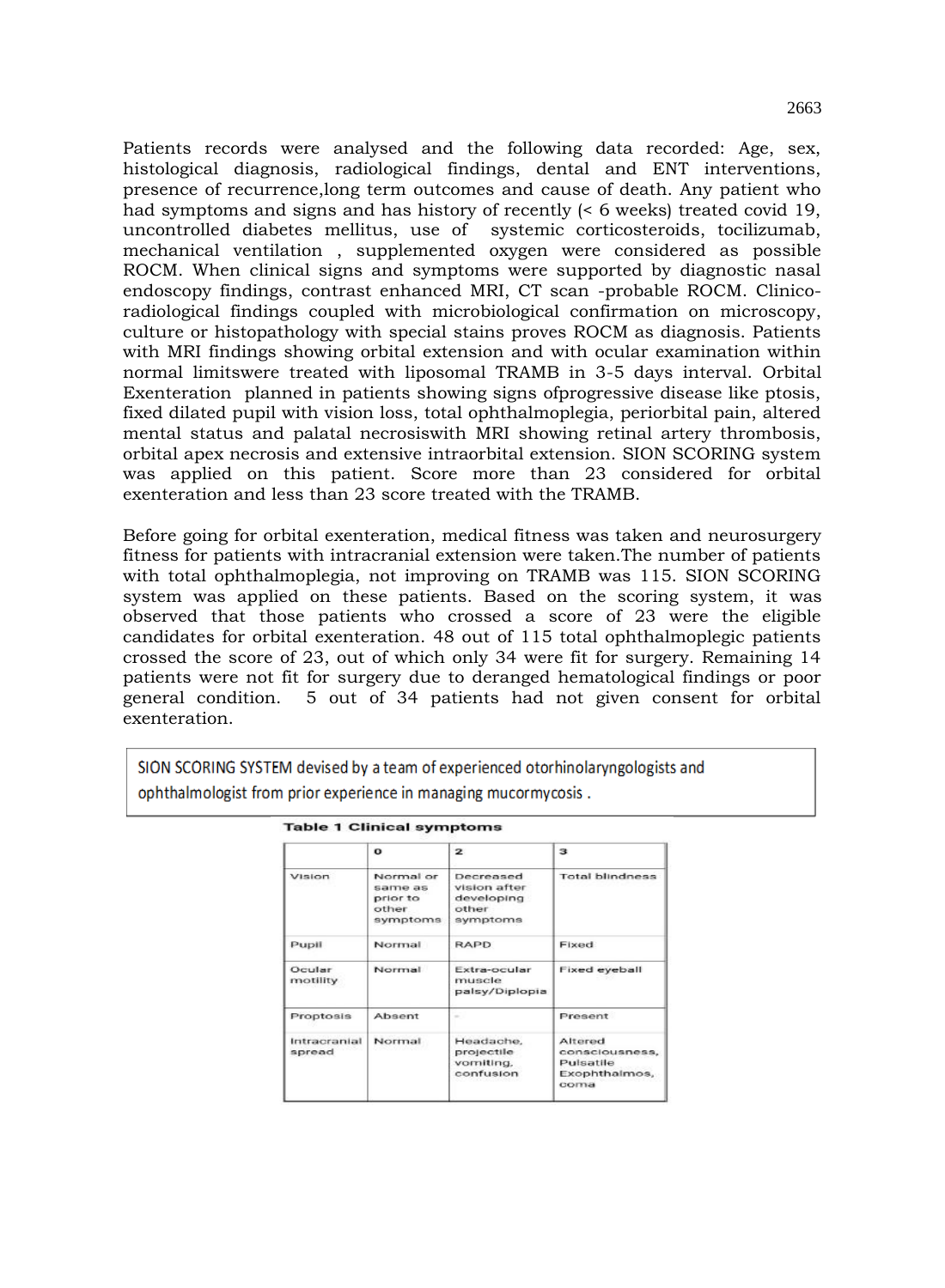#### **Table 2 Ophthalmology**

# **Fundus changes Points**

Normal 0 Cotton wool spots 1 Congested tortuous retinal blood vessels 2 Optic disc oedema 2 Central retinal vein occlusion 2 Central retinal artery occlusion 2 Retinal detachment 2 Choroidal folds 2 Optic disc pallor 2 Total 15

#### **Table 3 Imaging**

Orbital involvement by the disease (globe/muscles/fat) 3 Intracranial spread/superior orbital fissure/ inferior orbital fissure involvement 3 Optic neuritis 3 Sphenoid sinus involvement 2 Frontal sinus involvement 1 Ethmoidal sinus involvement 1 Infra-temporal fossa involvement 1 Maxillary sinus involvement 1

# **Result**

29 patients were underwent orbital exenteraion has been included in this study. Out of 29, 5 (17.24%) patients were female and 24 (82.75%) were male.4 (13.79%) were below 40 year of age ,25 (86.20%) were above 40 year of age. All patients had history of covid-19 disease and had taken steroid. All had Hb1ac > 9%. 7 (24.13%) patients had bilateral orbital involvement. 23 (79.31%) patients had intracranial extension. 6 (20.69%) patients had succumbed to death within 10 days of orbital exenteration.Allof these patients had bilateral orbital involvement with intracranial extension and 23 (79.31%) patients have survived and have regular follow up.

| Intracranial extension in MRI brain<br>contrast | No. of patients | $\frac{0}{0}$ |
|-------------------------------------------------|-----------------|---------------|
| Acute brain infarct                             |                 | 34.78%        |
| Cavernous sinus thrombosis                      |                 | 26.08%        |
| Cerebral abscess                                |                 | 17.39%        |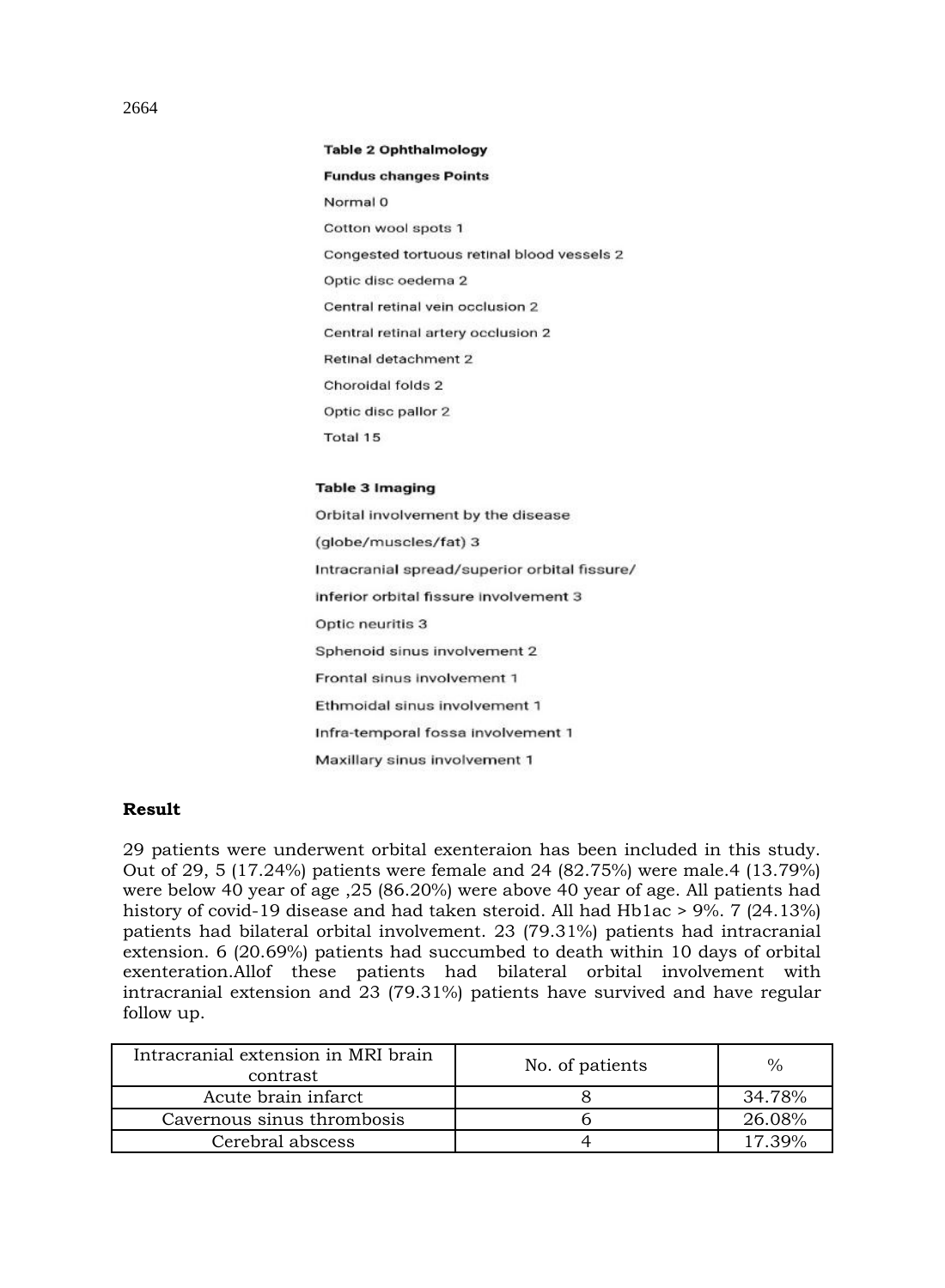2665

| Intracerebral hemorrhage | 3% |
|--------------------------|----|
| MCA thrombosis           | 9% |

| Gender | No. of patients |
|--------|-----------------|
| Male   | 24(82.75%)      |
| Female | $5(17.24\%)$    |

| Age           | No. of patients |
|---------------|-----------------|
| Below 40 year | 4 (13.79%)      |
| Above 40 year | 25 (86.20%)     |

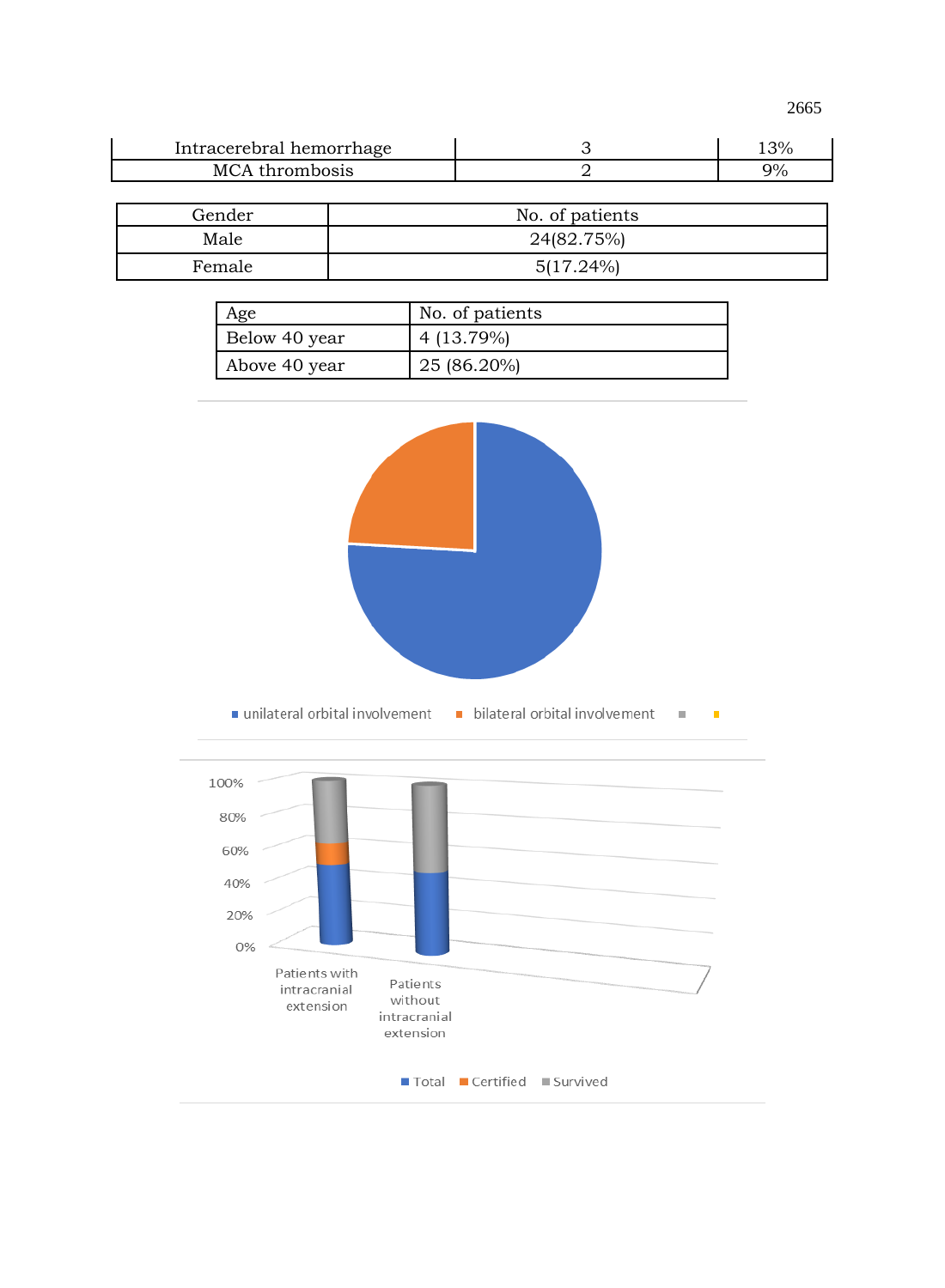

Patient with intra cranial spread, right orbital exenteration done



Patient with intracranial spread, right orbital exenteration donePatientcertified on post exenteration day 12 due to pontinehemorrhage



Patient was planned for exenteration but improved with early ENT debridement and consecutive 9 liposomal TRAMB

# **Discussion**

The family Mucoraceae includes the three genera Rhizopus, Rhizomucor (Mucor), and Absidia, which are considered to be the most common fungi responsible for mucormycosis (9,10) The fungi undergo spore formation, and inhalation of the airborne spores provides them access to the human oral and nasal mucosa. (11)

Angioinvasion by the hyphae causes endothelial damage that results in a fibrin reaction and the development of mucor thrombus, which occlude the arteries and lead to ischemia, infarction, and consequent formation of the black necrotic eschar of the skin and mucosa that is characteristic of mucormycosis. Tissue biopsy is necessary to confirm the diagnosis.(12)Mucormycosis is presumed when nonseptate hyphae with right angle branching are seen on the histopathology and is diagnosed by culture of the involved tissues. The fungus can be seen with H&E, periodic acid-Schiff, and Gomori'smethenamine silver staining. In our patients, all three staining procedures readily showed the fungus. Examination must include CT scan or MRI. The key for a successful treatment is high suspicion and early diagnosis (13)the status of the underlying immunocompromising state and the timing of institution of adequate medical therapy, especially within 72 hours of disease onset, are of prime importance in ensuring a good outcome.

Hargrove et al. searched the literature for 113 published articles with 292 cases of orbital mucormycosis in determining the indications for orbital exenteration and reported that no standard of care currently exists to guide physicians on when exenteration may benefit mucormycosis patients <sup>(14)</sup> Maureen M Roden et al study reviewed 929 mucormycosis cases and found the survival rate to be 61 percent in cases treated only with amphotericin B, 57 percent in those treated only with surgery, and 70 percent in those treated with both surgery and amphotericin B. (15)

Kashkouli et al in their series found that survival was not significantly different in patients with or without exenteration, however, a significantly longer duration of symptom to death was observed in patients with exenteration indicating that performing exenteration may delay the time of death. (16)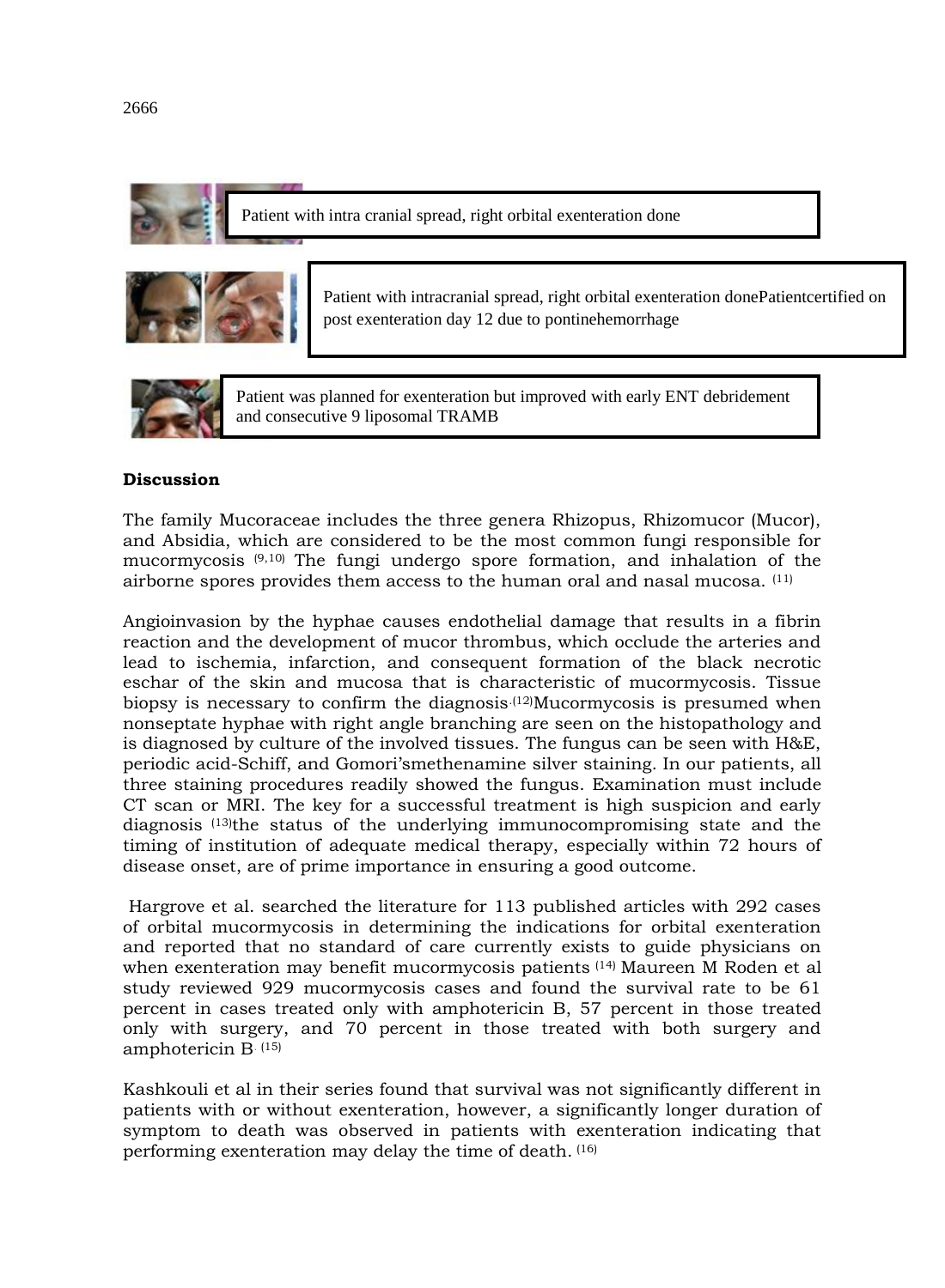# **Conclusion**

Mucormycosis is associated with many diagnostic and therapeutic challenges. The use of multiple treatment modalities including aggressive surgical debridement, intravenous liposomal amphotericin B,intraorbital regular amphotericin B may allow complete resolution of orbital mucormycosis and spare the patient from the blindness and disfigurement associated with exenteration. Do not rush for exenteration as there is a lack of standard data as to when exenteration benefits amucormycosis patient. The objective of orbital exenteration is to remove fungal infections showing signs of spread to the orbit.Survival of mucormycosis patients depends on the their good glycemic control, immune status, laterality of the orbital involvement and early detection of intracranial extension of the disease. With prompt medical (high dose i.v. amphotericin B) and early aggressive surgical intervention involving FESS and orbital exenteration can prevent intracranial extension and may improve survival rate .Intracranial extension of the disease has invariably been associated with high mortality.Bilateral orbital involvement with intracranial extension has poor prognosis.Early orbital exenteration alone has no benefit in long term survival.

# **References**

- 1. Gamaletsou MN, Sipsas NV, Roilides E, et al. Rhinoorbitalcerebralmucormycosis. Curr Infect Dis Rep 2012;14:423–34.
- 2. Chakrabarti A, Das A, Sharma A, et al. Ten years' experience in zygomycosis at a tertiary care centre in India. J Infect 2001;42:261–6.
- 3. Spellberg B, Edwards J, Jr, Ibrahim A. Novel perspectives on mucormycosis: pathophysiology, presentation, and management. ClinMicrobiol Rev 2005;18:556–69.
- 4. Ribes JA, Vanover-Sams CL, Baker DJ. Zygomycetes in human disease. ClinMicrobiol Rev 2000;13:236–301.
- 5. Ferry AP, Abedi S. Diagnosis and management of rhinoorbitocerebralmucormycosis (phycomycosis). A report of 16 personally observed cases. Ophthalmology 1983;90:1096–104.
- 6. Zhou P, Liu Z, Chen Y, et al. Bacterial and fungal infections in COVID-19 patients: a matter of concern. Infect Control Hosp Epidemiol2020;41:1124–5.
- 7. Chen X, Liao B, Cheng L, et al. The microbial coinfection in COVID-19. ApplMicrobiolBiotechnol2020;104:7777–85.
- 8. White PL, Dhillon R, Hughes H, et al. COVID-19 and fungal infection: the need for a strategic approach. Lancet Microbe 2020;1:e196.
- 9. Lehrer RI, Howard DH, Sypherd PS, et al. Mucormycosis. Ann Intern Med 93:93–108, 1980.
- 10. Sugar AM. Mucormycosis. Clin Infect Dis 14(suppl 1):126– 129, 1992.
- 11. Hosseini SMS, and Borghei P. Rhinocerebralmucormycosis: Pathways of spread. Eur Arch Otorhinolaryngol 262:932– 938, 2005
- 12. Hendrickson RG, Olshaker J, Duckett O. Rhinocerebral mucormycosis: a case of a rare, but deadly disease. J Emerg Med. 1999 Jul-Aug;17(4):641-5. doi: 10.1016/s0736-4679(99)00053-0. PMID: 10431954.
- 13. 13.Dhiwakar M, Thakar A, and Bahadur S. Improving outcomes in rhinocerebralmucormycosis—Early diagnostic pointers and prognostic factors. J LaryngolOtol 117:861–865, 2003